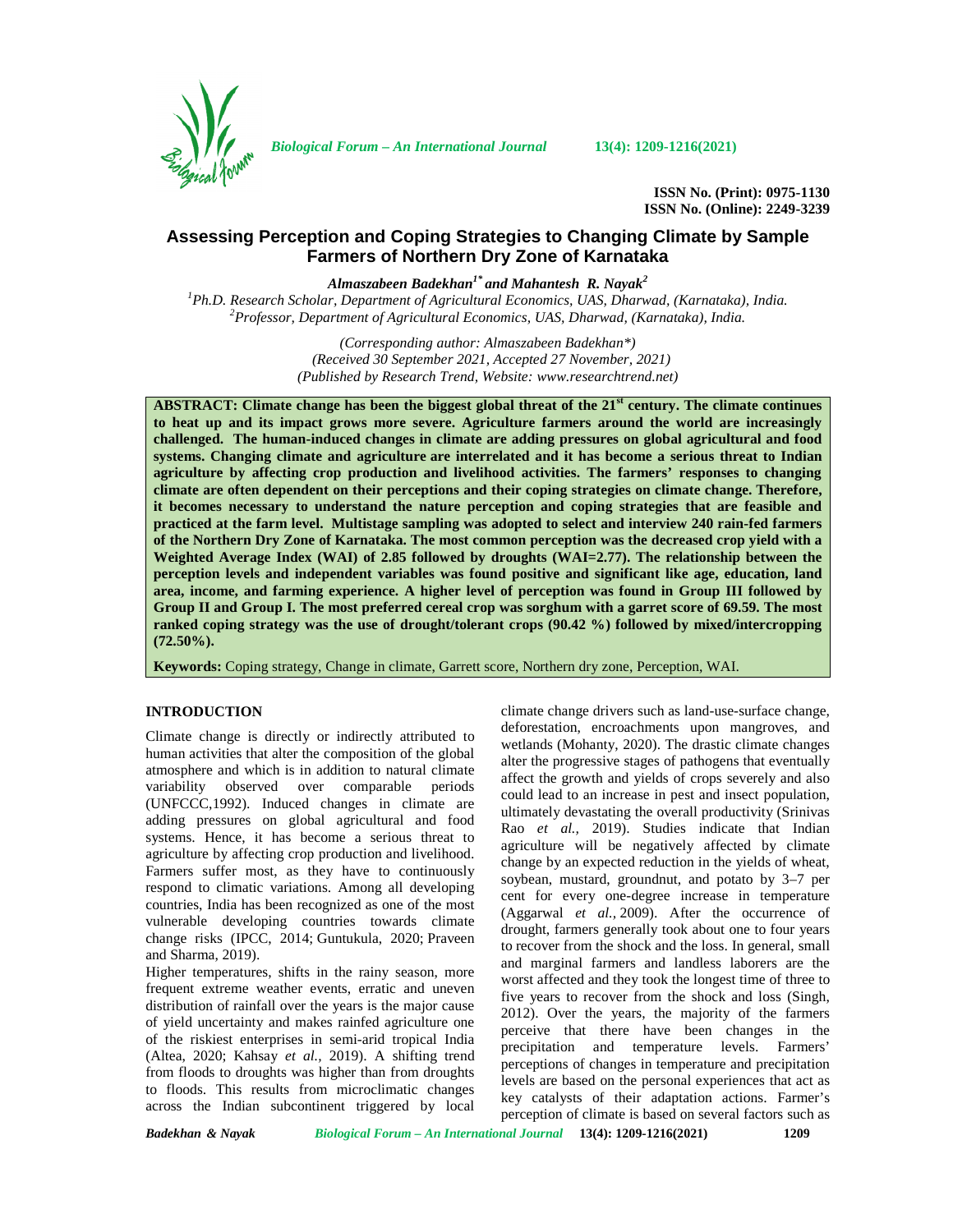the skills of farmers, demographic features such as age, educational qualification, gender, and geographic location, ethnicity, and other socio-economic parameters (Deressa *et al.,* 2009; Jha and Gupta, 2021). Increases in cropping intensity, non-farm income, and crop diversification were the important coping strategies (Kumar *et al.,* 2020, Samal and Pandey, 2005). Farmers' livelihood is dependent on agriculture, adaptation to the adverse effects of climate change becomes crucial. Factors like inadequate access to credit, insurance, legal rights, barriers are suffered most by small and marginal farmers about technology adoption (Asfaw *et al.,* 2016). Sustainable ways by which farmers can produce more food and adapt to climate change are integrating crop-livestock-forestry systems, rehabilitating degraded pastures, planting agroforestry systems, and pursuing sustainable forestry (Calmon and Barbieri, 2019).

Climate change is happening. Farmers should be able to perceive that there is climate change and cope up with it, to mitigate its negative effects. Over the years due to climate changes, there has been a continuous decline in agricultural production and farm income due to droughts and floods in the state. Thus, affecting rain-fed agriculture as Karnataka state stands second having the largest area under rain-fed agriculture i.e., 7.01 m ha after Rajasthan in the country. The number of studies that aim at understanding farmers' climate change perception has been increasing, Studies about traditional/ local knowledge of farmers concerning the perceptions of change in climate on agriculture, livestock, and livelihood in the Northern Dry zone of Karnataka is limited. In this context, a study was undertaken to explore sample farmers' perceptions and coping strategies about the change in the climate. We hypothesized that farmers' perceptions of climate change are highly influenced by socioeconomic and environmental factors.

### **MATERIAL AND METHODS**

Karnataka State has ten Agro-Climatic Zones under the National Agricultural Research Project (NARP) program based on the distribution of rainfall, irrigation pattern, soil characteristics, cropping pattern, and other physical and social characteristics. Northern Dry zone is purposively selected for the study because it has the largest area of 4.78 M ha which is mainly affected by changing climate and the drought vulnerability is 81 per cent which comes under very high vulnerable class according to the report published by Karnataka State Natural Disaster Monitoring Centre (KSNDMC, 2017). The annual rainfall ranges from 464.5-785.7 mm. The elevation ranges between 450-900 meters. The soils are shallow to deep black clay soils. It comprises 35 taluks. Primary data was collected on farmers' perception and coping strategies on changing climate during the year 2020 from randomly selected rainfed farmers of the selected taluks with the help of a pre-tested schedule through a personal interview method. Multi-stage sampling was adopted. The first stage comprises of selection the Northern Dry zone. In the second stage, taluks were categorized based on the area of irrigation and rainfall data. This classification aimed to know the condition of rainfed farmers away from the irrigation belts. Taluks were divided into three groups i.e., low, medium, and high named Group I, Group II, and Group III as shown in Table 1. In the third stage, four taluks were selected for each group. In total, 12 taluks were selected. In the fifth stage, for each taluk, two villages were selected i.e., 24 villages. In the final stage, from each village several ten rainfed farmers will be selected randomly making a total sample of 240.

Simple calculation of percentages and ranking method by Weighted Average Index (WAI) was used to study the perception of farmers about changing climate. A Chi-square test was done to know the relationship between the independent variables and the levels of perception in SPSS version 16.0. The ranking method was used to know the coping strategies adopted by the farmers in the study area. A weighted average index (WAI) for an individual perception was computed to find out the important strategies in the study area.

$$
\frac{Fh^*\ 3 + Fm\ ^*2 + Fl\ ^*1}{N}
$$

where  $WAI = weighted average index, Fh = frequency$ of responses with high effect,  $Fm = \text{frequency of}$ responses with moderate effect,  $FI = frequency of$ responses with low effect and  $N =$  total number of responses.

| Sr. No.      | <b>Particular</b> | <b>Taluks (District)</b> | <b>Villages</b>             | Samples per village |
|--------------|-------------------|--------------------------|-----------------------------|---------------------|
|              |                   | Gadag (Gadag)            | 2                           | 10                  |
| 1.           | Group I           | Ron (Gadag)              | $\mathfrak{D}$              | 10                  |
|              |                   | Mundargi (Gadag)         | $\overline{2}$              | 10                  |
|              |                   | Navalgund (Dharwad)      | $\mathfrak{D}$              | 10                  |
|              |                   | Ramdurg (Belgavi)        | 2                           | 10                  |
| 2.           | Group II          | Bagewadi (Vijayapura)    | ↑                           | 10                  |
|              |                   | Vijayapura(Vijayapura)   | $\mathfrak{D}$              | 10                  |
|              |                   | Raibag (Belgavi)         | ↑                           | 10                  |
|              |                   | Gokak (Belgavi)          | $\mathfrak{D}$              | 10                  |
| 3.           |                   | Indi (Vijayapura)        | $\mathfrak{D}$              | 10                  |
|              | Group III         | Sindagi (Vijayapura)     | ↑                           | 10                  |
|              |                   | Athani (Belgavi)         | $\mathcal{D}_{\mathcal{L}}$ | 10                  |
| <b>Total</b> |                   | 12                       | 24                          | 240                 |

## **Table 1: Selection of taluks from Northern Dry zone of Karnataka.**

*Badekhan & Nayak Biological Forum – An International Journal* **13(4): 1209-1216(2021) 1210**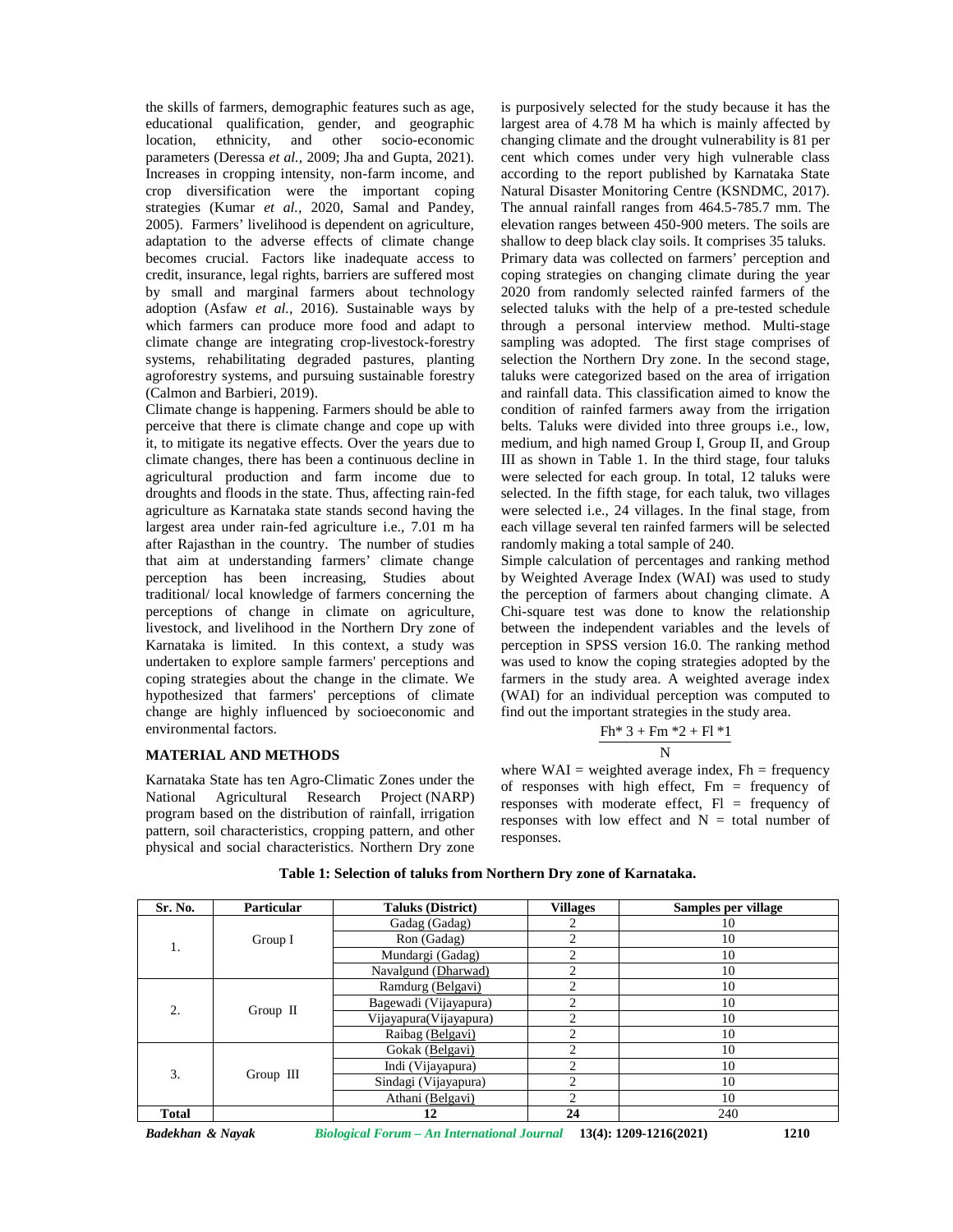#### **RESULTS AND DISCUSSIONS**

To know farmers' perceptions and coping strategies on changing climate, it becomes necessary to know their socio-economic condition. Hence an attempt was made to know the condition of sample farmers of the study area by interview. Information like age, family size, and type, education status, occupation, etc. were collected. Sample respondents were completely dependent on the changes in climate for agriculture practices.

The socio-economic condition of the total sample of farmers was reported in Table 2. It was revealed that 44.58 percent of total sample farmers were in their old age (>50 years) especially group III (17.92 %) followed by middle age and young farmers with 31.25 and 24.16 per cent respectively. The total average age of sample farmers was 57.67 years with a standard deviation of 11.73. It was reported that the total average family size of sample farmers was 5.64. The average family size was rounded to six members which were composed of two males, two females, and two children. Most of the sample farmers belonged to nuclear families (65.00 %). The analysis of education the level of the total sample respondents showed that farmers who studied in primary school were 37.08 per cent mostly group I (12.92%) followed by illiterate (26.25 %) and high school (19.58 %). The remaining sample of farmers had degree education (9.58 %) and junior college (7.50 %). Most of the sample farmers with a degree of education were observed in group III (4.17 %). The occupational pattern of the total sample farmers showed agriculture was the only occupation among 97 farmers (i.e., 40.42 %). The most popular subsidiary enterprise along with agriculture was the rearing of livestock (22.08 %) found in group III farmers. Agriculture labor along with agriculture as the occupation was noticed in group II farmers (12.92 %). Agriculture with other jobs like petty business, grocery, tractor driving, etc was observed among 8.75 per cent of farmers especially group III (3.75%). The average size of dry land is 3.77 ha. Most of the large holding were observed in group III farmers i.e., the average size of dry land was 4.65 ha. The average rental land was 1.19 ha. The average total landholding and operational landholdings were 4.96 and 2.58 ha respectively. It was reported that the majority of respondents owned Pakka house i.e., 50.42 per cent followed by the mixed house (Pakka + kaccha) i.e., 49.58 per cent. It was also reported that most of the sample farmers had basic agricultural equipment (88.75) %) like wooden/iron plow, harrow, spade, axe, bullock cart, sprayer, etc whereas 29.58 per cent had modern agricultural equipment like seed drill, tractor, etc. The Annual agricultural income of sample farmers revealed that most of them lie in the range of Rs.50,000- Rs.1,00,000 whereas 25.00 per cent of them have their agricultural income less than Rs. 50,000. Only 15.83 per cent of them have crop income above Rs.1,00,000 mostly group III farmers (8.33 %).

In Group III, Most of the farmers were old, educated, large land area and practiced nuclear families. Farmers had basic and modern agricultural equipment and owned pakka houses compared to Group I and Group II farmers. Group III farmers reared livestock and had good crop income compared to Group I and Group II farmers. Overall, Group III farmers were found well of compared to other groups.

Farmers' perception of change in climate over the years was analyzed by a ranking method based on a weighted average. Perceptions that were common among the rainfed farmers were decreased crop yield, loss of net income, decrease in the number of rainy days, late onset of monsoon, increase in pests and diseases, droughts, crop failures, floods, increase in temperature, drying of water resources and decreased livestock yield. The overall perception of rainfed farmers was reported in Table 3. The most common perception was the decreased crop yield with WAI of 2.85 followed by droughts, decrease in several rainy days, late onset of monsoon, loss of net income, increase in pests and diseases, crop failures, floods, drying of water resources, and decreased livestock yield with WAI of 2.77, 2.76, 2.72, 2.70, 2.61, 2.60, 2.54, 2.47,2.36 and 2.30 respectively. The least perceived statement was an increase in temperature with a WAI of 2.11.

Almost all farmers believed that there will be a decrease in yield if there is a change in climate over the years and had effects on variability of weather. Droughts were frequent, floods were rare. A decrease in rainfall was found more concerned to farmers than the increase in temperature. A study conducted on farmers of North-west Bangladesh identified that the scarcity of soil water as having the highest effect on drought with a WAI of 2.93 followed by the increased cost of production (WAI=2.66) and decrease in crop production (WAI=2.55) (Mardy *et al*., 2018). A study on Tamil Nadu farmers perceived climate variability and reported that delayed monsoon onset, intermittent dry spells, and decreasing soil moisture as the critical factors affecting their cultivation. Another major response focused on reducing the area under cultivation and the necessity of using more fertilizers, pesticides, and insecticides due to increasing pests and insect attacks. It was also reported that none of them were aware of the crop weather insurances (Dhanya and Ramachandran, 2016). A study on farmers' perception and awareness of crop insurance was conducted by Goudappa *et al*., (2012) revealed that in north-eastern parts of Karnataka due to very little rainfall compared to other parts of Karnataka, the people of this region always suffer from dry spells and droughts. Similar results were reported by Niles and Mueller (2016) that the majority of farmers perceived that there is an increase/decrease in annual rainfall and temperature. The perceptions of changing climate were correlated with increased belief in climate change and an increased concern for future climate impacts.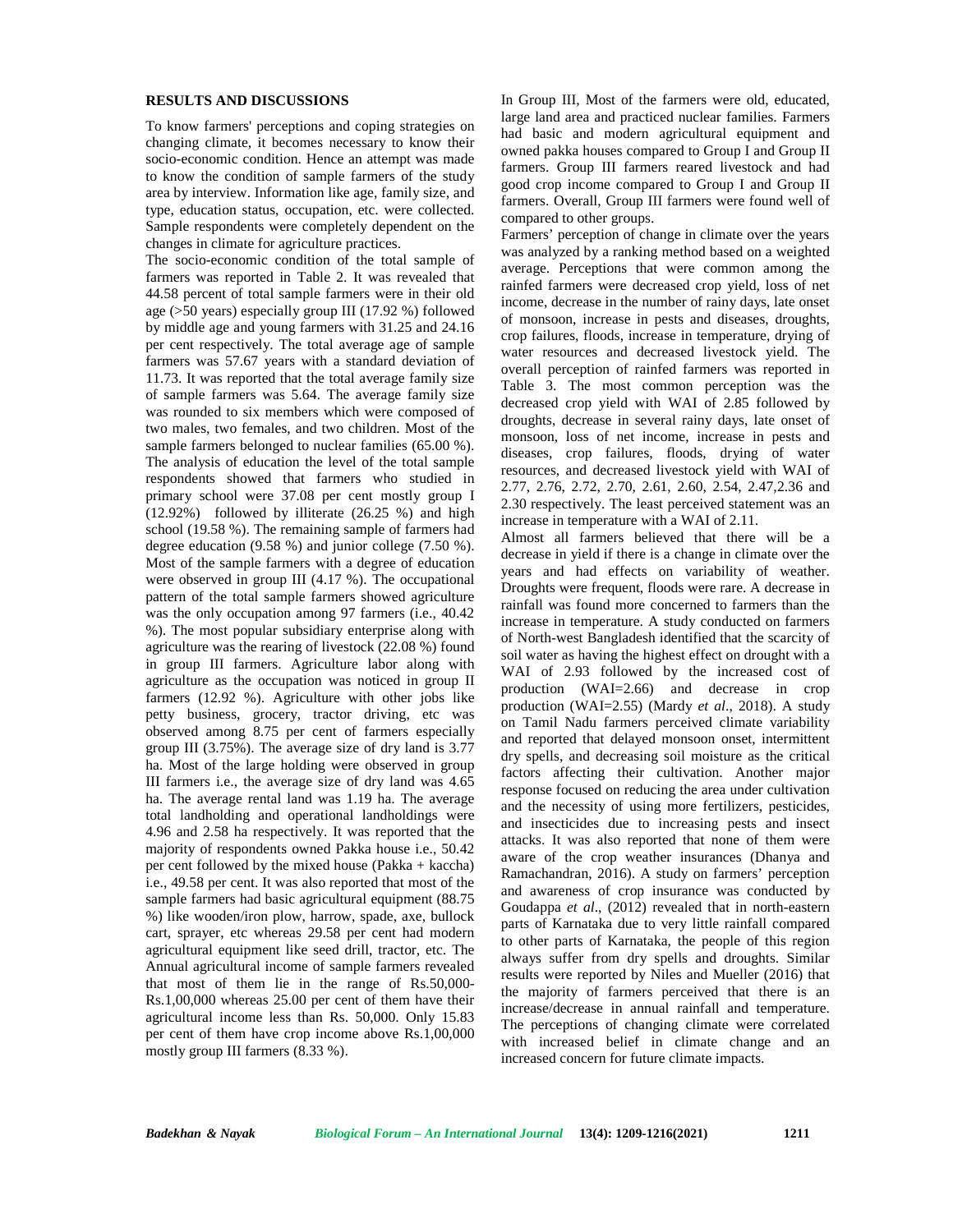## **Table 2: General characteristics of sample farmers.**

| Sr. No. | <b>Particulars</b>                 | Group $I(n=80)$ | percentage                      | Group $II(n=80)$ | percentage                      | Group III $(n=80)$       | percentage                      | Total farmers (m=240)    | Percent to total                |
|---------|------------------------------------|-----------------|---------------------------------|------------------|---------------------------------|--------------------------|---------------------------------|--------------------------|---------------------------------|
|         |                                    |                 |                                 |                  | Age                             |                          |                                 |                          |                                 |
|         | Young age (<35 years)              | 18              | 7.50                            | 23               | 9.58                            | 15                       | 6.25                            | 56                       | 24.17                           |
|         | Middle age (35-50 years)           | 25              | 10.42                           | 29               | 12.08                           | 22                       | 9.17                            | 76                       | 31.25                           |
| -1.     | Old age $(>50$ years)              | 37              | 15.42                           | 28               | 11.67                           | 43                       | 17.92                           | 108                      | 44.58                           |
|         | Average age (years)                | 48.79           |                                 | 61.33            | $\overline{\phantom{0}}$        | 62.89                    |                                 | 57.67                    | $\qquad \qquad -$               |
|         | Standard deviation                 | 10.78           | $\overline{\phantom{0}}$        | 13.96            | $\overline{\phantom{m}}$        | 9.87                     | $\overline{\phantom{m}}$        | 11.53                    | $\overline{\phantom{m}}$        |
|         |                                    |                 | <b>Educational</b> status       |                  |                                 |                          |                                 |                          |                                 |
|         | Illiterate                         | 26              | 10.83                           | 20               | 8.33                            | 17                       | 7.08                            | 63                       | 26.25                           |
| 2.      | Primary school                     | 31              | 12.92                           | 30               | 12.50                           | 28                       | 11.67                           | 89                       | 37.08                           |
|         | High school                        | 12              | 5.00                            | 17               | 7.08                            | 18                       | 7.50                            | 47                       | 19.58                           |
|         | College                            | 5               | 2.08                            | 6                | 2.50                            | $7\phantom{.0}$          | 2.92                            | 18                       | 7.50                            |
|         | Graduate                           | 6               | 2.50                            | $7\overline{ }$  | 2.92                            | 10                       | 4.17                            | 23                       | 9.58                            |
|         |                                    |                 | Family composition              |                  |                                 |                          |                                 |                          |                                 |
|         | Average Family size                | 5.67            | $\sim$                          | 6.51             | $\overline{\phantom{0}}$        | 6.43                     | $\overline{\phantom{m}}$        | 5.64                     | $\overbrace{\phantom{12333}}$   |
|         | Average Male                       | 2.33            |                                 | 2.21             | $\overbrace{\phantom{12333}}$   | 2.59                     | $\hspace{0.1mm}-\hspace{0.1mm}$ | 2.37                     | $\overbrace{\phantom{12333}}$   |
| 3.      | Average Female                     | 1.78            | $\overbrace{\qquad \qquad }^{}$ | 1.62             | $\overbrace{\qquad \qquad }^{}$ | 1.57                     | $\hspace{0.1mm}-\hspace{0.1mm}$ | 1.65                     | $\overline{\phantom{a}}$        |
|         | Average Children                   | 1.56            | $\overline{\phantom{0}}$        | 2.68             |                                 | 2.37                     |                                 | 2.2                      | $\overline{\phantom{a}}$        |
|         |                                    |                 |                                 |                  | Type of family                  |                          |                                 |                          |                                 |
|         | Nuclear                            | 45              | 18.75                           | 54               | 22.50                           | 57                       | 23.75                           | 156                      | 65.00                           |
|         | Joint                              | 35              | 14.58                           | 26               | 10.83                           | 23                       | 9.58                            | 84                       | 35.00                           |
|         |                                    |                 |                                 |                  | Occupation                      |                          |                                 |                          |                                 |
|         | Agriculture                        | 37              | 15.42                           | 25               | 10.42                           | 35                       | 14.58                           | 97                       | 40.42                           |
| 4.      | Agriculture+ Agriculture labour    | 23              | 9.58                            | 31               | 12.92                           | 15                       | 6.25                            | 69                       | 28.75                           |
|         | Agriculture+ Livestock             | 13              | 5.42                            | 19               | 7.92                            | 21                       | 8.75                            | 53                       | 22.08                           |
|         | Agriculture+ Others                | $7\phantom{.0}$ | 2.92                            | 5                | 2.08                            | 9                        | 3.75                            | 21                       | 8.75                            |
| 5.      |                                    |                 |                                 |                  | Land size                       |                          |                                 |                          |                                 |
|         | Average Dryland (ha)               | 3.11            |                                 | 3.56             |                                 | 4.65                     | $\overline{\phantom{0}}$        | 3.77                     | $\overline{\phantom{m}}$        |
|         | Average Irrigated land (ha)        | $\equiv$        |                                 | $\equiv$         |                                 | $\overline{\phantom{0}}$ | $\overline{\phantom{0}}$        | $\overline{\phantom{0}}$ | $\overline{\phantom{0}}$        |
|         | Average Land on rent (ha)          | 0.45            |                                 | 1.25             | $\overline{\phantom{m}}$        | 1.87                     |                                 | 1.19                     | $\overline{\phantom{m}}$        |
|         | Total land holdings (ha)           | 3.56            | $\overline{\phantom{m}}$        | 4.81             | $\hspace{0.1mm}-\hspace{0.1mm}$ | 6.52                     | $\hspace{0.1mm}-\hspace{0.1mm}$ | 4.96                     | $\hspace{0.1mm}-\hspace{0.1mm}$ |
|         | Total operational landholding (ha) | 2.66            |                                 | 2.31             |                                 | 2.78                     |                                 | 2.58                     | $\overline{\phantom{m}}$        |
| 6.      |                                    |                 |                                 |                  | Assets                          |                          |                                 |                          |                                 |
|         | Pakka house                        | 33              | 13.75                           | 41               | 17.08                           | 47                       | 19.58                           | 121                      | 50.42                           |
|         | (Pakka+ kaccha)house               | 47              | 19.58                           | 39               | 16.25                           | 33                       | 13.75                           | 119                      | 49.58                           |
|         | Basic Agricultural equipment       | 55              | 22.92                           | 67               | 27.91                           | 64                       | 26.67                           | 213                      | 88.75                           |
|         | Modern Agricultural equipment      | 37              | 15.42                           | 31               | 12.92                           | 40                       | 16.67                           | 71                       | 29.58                           |
| 7.      |                                    |                 |                                 |                  | Annual Agricultural Income      |                          |                                 |                          |                                 |
|         | Less than Rs.50,000                | 27              | 11.25                           | 20               | 8.33                            | 13                       | 5.42                            | 60                       | 25.00                           |
|         | Rs.50,000-Rs.1,00,000              | 45              | 18.75                           | 50               | 20.83                           | 47                       | 19.58                           | 142                      | 59.17                           |
|         | Above Rs.1,00,000                  | $8\,$           | 3.33                            | 10               | 4.16                            | 20                       | 8.33                            | 38                       | 15.83                           |

*Source-field data*

*Badekhan & Nayak Biological Forum – An International Journal* **13(4): 1209-1216(2021) 1212**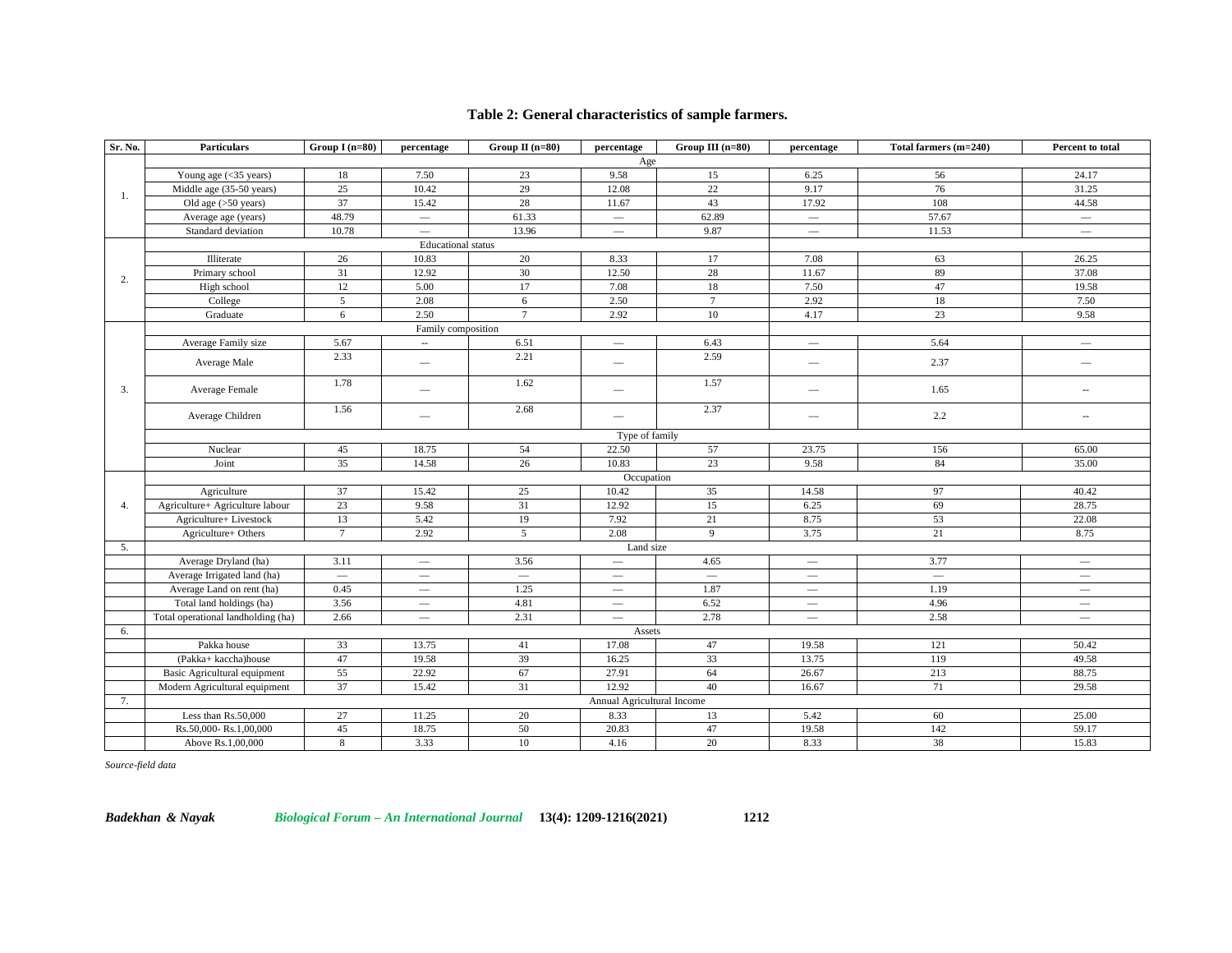|        |                                        | Group $1(n=80)$<br>Group $2(n=80)$ |                |                         |                 | Group $3(n=80)$ |      |                |                        | Total $(N=240)$ |              |      |                |                          |                 |      |      |                |                |                  |              |
|--------|----------------------------------------|------------------------------------|----------------|-------------------------|-----------------|-----------------|------|----------------|------------------------|-----------------|--------------|------|----------------|--------------------------|-----------------|------|------|----------------|----------------|------------------|--------------|
|        | <b>Statements</b>                      |                                    | <b>Effects</b> |                         |                 |                 |      | <b>Effects</b> |                        |                 |              |      | <b>Effects</b> |                          |                 |      |      | <b>Effects</b> |                |                  | Rank         |
| S. No. |                                        | High                               | Medium         | Low                     | WAI<br>$(n=80)$ | Rank            | High | Medium         | Low                    | WAI<br>$(n=80)$ | Rank         | High | Medium         | Low                      | WAI<br>$(n=80)$ | Rank | High | Medium         | Low            | WAI<br>$(n=240)$ |              |
| 1.     | Decreased<br>crop yield                | 69                                 | $\tau$         | $\overline{4}$          | 2.81            |                 | 71   | $\tau$         | $\mathcal{L}$          | 2.86            |              | 73   | 5              | $\overline{2}$           | 2.89            |      | 213  | 19             | 8              | 2.85             |              |
| 2.     | Loss of net<br>income                  | 65                                 | 8              | $\overline{7}$          | 2.73            | П               | 64   | 12             | $\overline{4}$         | 2.75            | IV           | 60   | 10             | 10                       | 2.63            | VI   | 189  | 30             | 21             | 2.7              | V            |
| 3.     | <b>Droughts</b>                        | 60                                 | 14             | 6                       | 2.68            | Ш               | 68   | 6              | 6                      | 2.78            | Ш            | 69   | 11             | $^{\circ}$               | 2.86            | П    | 197  | 31             | 12             | 2.77             | $\mathbf{I}$ |
| 4.     | Late-onset<br>of monsoon               | 54                                 | 23             | $\overline{\mathbf{3}}$ | 2.64            | IV              | 57   | 22             |                        | 2.70            | VI           | 65   | 15             | $\Omega$                 | 2.81            | IV   | 176  | 60             | $\overline{4}$ | 2.71             | IV           |
| 5.     | Decrease in<br>number of<br>rainv days | 50                                 | 30             | $\Omega$                | 2.63            | V               | 68   | 8              | $\boldsymbol{\Lambda}$ | 2.80            | $\mathbf{I}$ | 70   | 8              | $\overline{2}$           | 2.85            | Ш    | 188  | 46             | 6              | 2.75             | Ш            |
| 6.     | Increase in<br>pests and<br>diseases   | 48                                 | 30             | $\overline{2}$          | 2.58            | VI              | 60   | 15             | $\overline{5}$         | 2.69            | VII          | 50   | 25             | $\overline{\phantom{0}}$ | 2.56            | VIII | 158  | 70             | 12             | 2.60             | VI           |
| 7.     | Crop<br>failures                       | 47                                 | 31             | $\overline{2}$          | 2.56            | VII             | 61   | 18             |                        | 2.75            | V            | 55   | 10             | 15                       | 2.50            | IX   | 163  | 59             | 18             | 2.60             | VII          |
| 8.     | Floods                                 | 36                                 | 43             |                         | 2.44            | VIII            | 53   | 22             | $\sim$                 | 2.60            | IX           | 52   | 23             | $\sim$                   | 2.59            | VII  | 141  | 88             | 11             | 2.54             | VIII         |
| 9.     | Increase in<br>temperature             | 32                                 | 46             | $\overline{2}$          | 2.38            | IX              | 46   | 19             | 15                     | 2.39            | XI           | 40   | 10             | 30                       | 2.13            | XI   | 118  | 75             | 47             | 2.29             | XI           |
| 10.    | Drying of<br>water<br>resources        | 30                                 | 46             | $\overline{4}$          | 2.33            | X               | 57   | 20             | $\mathbf{3}$           | 2.68            | VIII         | 45   | 22             | 13                       | 2.40            | X    | 132  | 88             | 20             | 2.46             | IX           |
| 11.    | Decreased<br>livestock<br>vield        | 19                                 | 39             | 22                      | 1.96            | XI              | 53   | 12             | 15                     | 2.48            | X            | 62   | 8              | 10                       | 2.65            | V    | 134  | 59             | 47             | 2.36             | X            |

**Table 3: Farmers' perception of change in climate by rain-fed farmers.**

*Source-field data*

Further to know the relationship between socioeconomic variables and levels of perception chi square test was done. The relationship between the levels of perception and the age of the farmer was found positive with a Pearson chi-square value of 10.45. It was found that age, education, land area, income, and farming experience were found positive and significant in the case of 240 farmers. Family size and type were positive but had a non-significant p value. Variables significant at one percent were age and education. Variables significant at five percent were land area, income, and farming experience.

In this study, old and educated farmers had a high level of perception. These types of farmers were found in group III. It was observed that Group III farmers had a high level of perception than Group I and Group II.

The results of a study by Twongyirwe *et al.,* (2019) showed that 13 per cent of the respondents reported being "doing nothing" to respond to the droughts. Significant  $(p<0.05)$  determinants of coping strategies include a combination of the size of farmland, total income from crops, no. of livestock, and marital status. The adaptive capacity of farm-households depends on several socio-economic and demographic factors such as family size, age, gender, education level, and farm size and varies at regions and local levels (IPCC, 2014). Past studies have found perception and coping strategies to climate change are influenced by several

socio-economic and environmental factors (Nhemachena & Hassan, 2007; Deressa *et al.,* 2009; Nhemachena, 2009; Deressa *et al*., 2010). The studies conducted by Carlos *et al.,* (2019); Asrat and Simane (2018) had similar results on perceptions on climate change that were influenced by socio-economic factors of farmers.

Farmers were also asked about the preferable crops when there is climate change, especially drought. The most preferred cereal crop was sorghum with a garret score of 69.59 followed by commercial crop i.e., cotton. Red gram was the preferred pulse crop and sunflower was the preferred oilseed crop.

A study in Tamil Nadu made evident from the Focus Group Discussion that the farmers were reluctant to take up Kuruvai crops especially paddy due to the delay and poor performance of south-west monsoon rainfall in this area. Most of them were hopefully waiting for the next monsoon (Dhanya and Ramachandran, 2016). Similar results were also obtained by a study titled "Climate Change and Crop Diversity: Farmers' Perceptions and Adaptation on the Bolivian Altiplano" where local crops and varieties were perceived as vulnerable to changing climate whereas bitter potatoes and wild relatives of quinoa and cañahua were perceived as highly stress-tolerant and provide good harvest during extreme conditions (Meldrum, 2018).

|         |                          |                    | Group $I(n=80)$                      |          | Group $II(n=80)$                     |          | Group $III(n=80)$                    |        | $Total(N=240)$                          |        |
|---------|--------------------------|--------------------|--------------------------------------|----------|--------------------------------------|----------|--------------------------------------|--------|-----------------------------------------|--------|
| Sr. No. | Independent<br>variables | Df                 | <b>Pearson Chi-</b><br><b>Square</b> | p values | <b>Pearson Chi-</b><br><b>Square</b> | p values | <b>Pearson Chi-</b><br><b>Square</b> | values | <b>Pearson</b><br>Chi-<br><b>Square</b> | values |
| 1.      | Age                      | 4                  | 13.99**                              | 0.00     | $11.96**$                            | 0.00     | $15.67**$                            | 0.00   | $10.45**$                               | 0.00   |
| ۷.      | Education                | 8                  | $10.68*$                             | 0.02     | 12.65*                               | 0.05     | $9.56**$                             | 0.00   | $10.96**$                               | 0.01   |
| 3.      | Family Type              | $\mathcal{L}$      | 1.21                                 | 0.19     | $0.79**$                             | 0.00     | 2.45                                 | 0.24   | 2.48                                    | 0.25   |
| 4.      | <b>Family Size</b>       | $\mathcal{L}$<br>∠ | 6.34                                 | 0.38     | 3.26                                 | 0.67     | 10.68                                | 0.54   | 5.76                                    | 0.23   |
|         | Land Area                | ↑                  | 5.63                                 | 0.09     | 5.97                                 | 0.92     | $9.63*$                              | 0.1    | 9.07*                                   | 0.04   |
| 6.      | Income                   | $\mathcal{L}$<br>∠ | 23.96**                              | 0.00     | $19.64**$                            | 0.00     | 39.33*                               | 0.02   | $23.65*$                                | 0.03   |
| 7.      | Farming<br>Experience    | 4                  | $2.89**$                             | 0.00     | 2.905                                | 0.57     | $2.44**$                             | 0.00   | $2.52*$                                 | 0.02   |

**Table 4: Relationship between socio-economic variables and levels of perception.**

*Source: field data*. \*- Significant at the 5per cent level. \*\*- Significant at the 1per cent level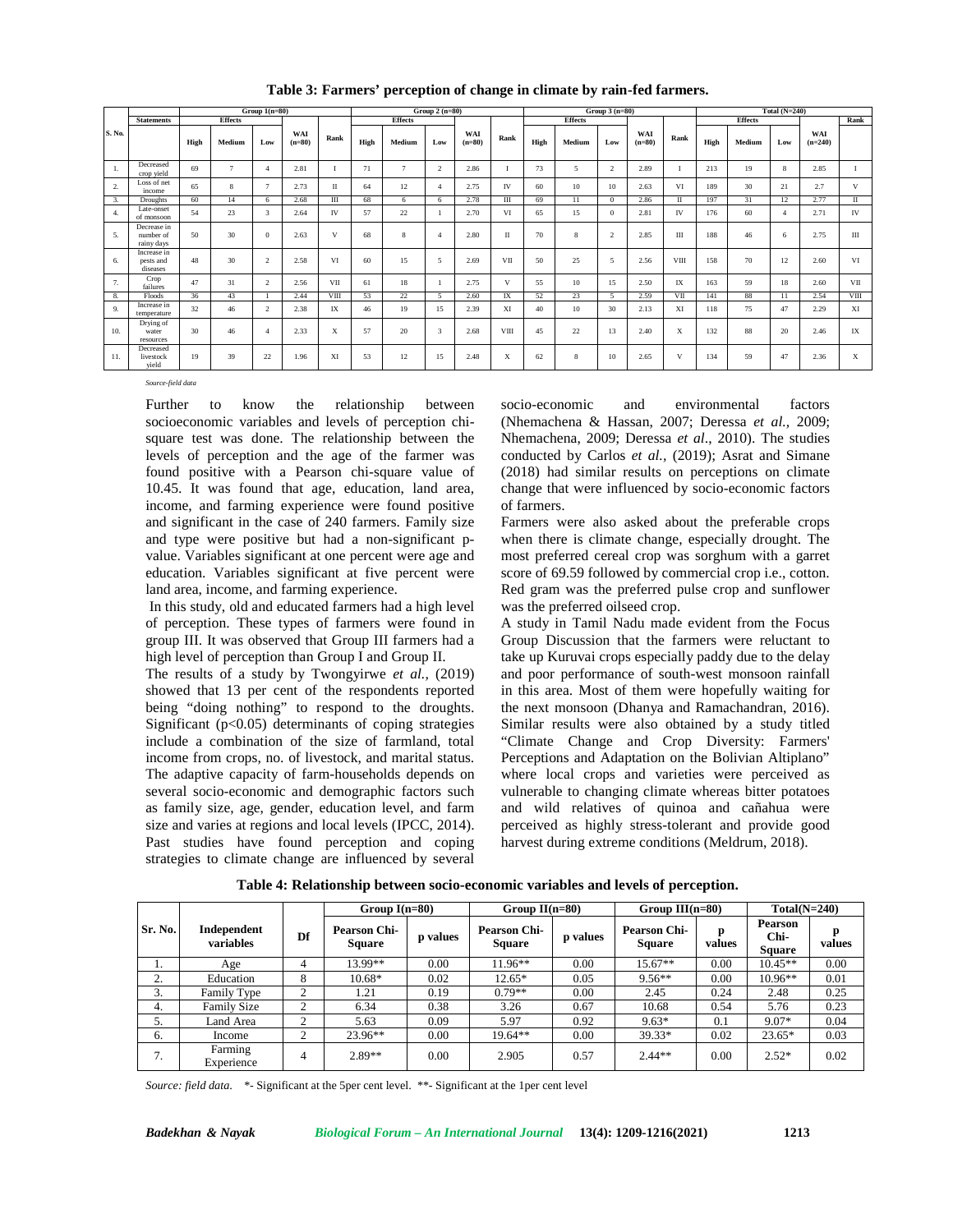**Table 5: Farmers' perception of change in climate over specific crops.**

| Sr. No.              | Crop         | <b>Garret score</b> | Rank        |
|----------------------|--------------|---------------------|-------------|
| 1.                   | Sorghum      | 69.59               |             |
| z.                   | Cotton       | 60.10               | П           |
| 3.                   | Pearl millet | 53.72               | Ш           |
| 4.                   | Red gram     | 56.02               | <b>IV</b>   |
| 5.                   | Maize        | 42.00               |             |
| 6.                   | Wheat        | 51.10               | VI          |
| 7<br>$\mathcal{L}$ . | Chickpea     | 37.23               | VІІ         |
| 8.                   | Greengram    | 16.13               | <b>VIII</b> |
| 9.                   | Groundnut    | 29.73               | IX          |
| 10.                  | Sunflower    | 11.50               | Х           |

*Source: field data*.

Farmers practiced many coping strategies when climate change was observed presented in Table 6. Some of the practices were changed in sowing area, change in cropping pattern, shift to non-agricultural activity change in planting and harvesting time, mixed/intercropping, use of drought/tolerant crops/crop varieties, use of any water/soil moisture conservation structures, cultivation of tree crops, institutional help and livestock for sale. The most ranked coping strategy was the use of drought/tolerant crops/ other crop varieties (90.42 %) followed by a change in cropping pattern/ mixed/intercropping, institutional help, change in planting and harvesting time, change in cropping pattern, change in crop varieties, use of any water/ soil moisture conservation structures, change in sowing area/land rotation, shift to non-agricultural activity, livestock for sale, cultivation of Horticulture/ vegetables crops and migration.

A study on the perception of farmers on drought impacts of Maharashtra State reported that they seek

various options such as migration for employment, selling of livestock, farmers' non-agricultural income sources, and even less choose crops requiring less water to deal with drought. However, it was observed that farmers from less irrigated areas tend to be well prepared to deal with anticipated drought by storing harvested grain and saving money as compared to medium-and high-irrigated areas (Udmale *et al.*, 2014). Another study on rural farmers' perception and coping strategies towards climate change and their determinants were conducted in Khyber Pakhtunkhwa province, Pakistan the main adaptation strategies carried out by the small farmers were irrigation, nonfarm activities, and early planting schemas (Ali *et al.,* 2021). Similar results were obtained by a study conducted on rural farmers of Uganda coping strategies towards extreme events were storing food, income diversification, and digging drainage channels (Okonya, 2013).

| Sr. No. | <b>Coping Strategies</b>                                  | <b>Group I</b><br>$(n=80)$ | <b>Group II</b><br>$(n=80)$ | <b>Group III</b><br>$(n=80)$ | <b>Total sample</b><br>farmers $(m=240)$ | Rank        |
|---------|-----------------------------------------------------------|----------------------------|-----------------------------|------------------------------|------------------------------------------|-------------|
| 1.      | Use of drought/tolerant<br>crops/other crop varieties     | 73(30.42)                  | 69(28.75)                   | 75(31.25)                    | 217(90.42)                               |             |
| 2.      | Change in cropping pattern/<br>Mixed/intercropping/       | 56(23.33)                  | 60(25.00)                   | 58(24.17)                    | 174(72.50)                               | $_{\rm II}$ |
| 3.      | Institutional help                                        | 64(26.67)                  | 55(22.92)                   | 50(20.83)                    | 169(70.42)                               | Ш           |
| 4.      | Change in Planting and harvesting<br>time                 | 67(27.92)                  | 43(17.92)                   | 53(22.08)                    | 163(67.92)                               | IV          |
| 5.      | Use of any water/soil moisture<br>conservation structures | 69(28.75)                  | 47(19.58)                   | 45(18.75)                    | 161(67.08)                               | V           |
| 6.      | Change in sowing area/land<br>rotation                    | 57(23.75)                  | 53(22.08)                   | 47(19.58)                    | 157(65.42)                               | VI          |
| 7.      | Shift to non-agricultural activity                        | 55(22.92)                  | 43(17.92)                   | 58(24.17)                    | 156(65.00)                               | VII         |
| 8.      | Livestock for sale                                        | 33(13.75)                  | 38(15.83)                   | 28(11.67)                    | 99(41.25)                                | VШ          |
| 9.      | Cultivation of<br>Horticulture/Vegetable crops            | 9(3.75)                    | 17(7.08)                    | 26(10.83)                    | 52(21.67)                                | IX          |
| 10.     | Migration                                                 | 10(4.17)                   | 15(6.25)                    | 18(7.50)                     | 43(17.92)                                | X           |

| Table 6: Farmers' coping mechanisms for changing climate. |  |  |  |  |  |
|-----------------------------------------------------------|--|--|--|--|--|
|-----------------------------------------------------------|--|--|--|--|--|

*Source -field data*

## **CONCLUSIONS**

Assessment of farmers' perceptions to change in climate and coping strategies to secure their livelihood in the Northern Dry Zone of Karnataka. The study confirms that the majority of the respondents were aware of Changing climate. Farmer's perceptions and the meteorological information gathered were matched and were true. Perceptions that were common among the 240 rainfed farmers were decreased crop yield, droughts, loss of net income, decrease in the number of rainy days, late onset of monsoon, increase in pests and

diseases and crop failures, floods, increase in temperature, drying of water resources and decreased livestock yield. The most preferred cereal crop was sorghum followed by commercial crop i.e., cotton. Red gram was the preferred pulse crop and sunflower was the preferred oilseed crop. The relationship between the levels of perception and age, education, land area, income, and farming experience were found positive and significant. The most ranked coping strategy was the use of drought/tolerant crops/ other crop varieties

| Badekhan & Nayak |  |
|------------------|--|
|------------------|--|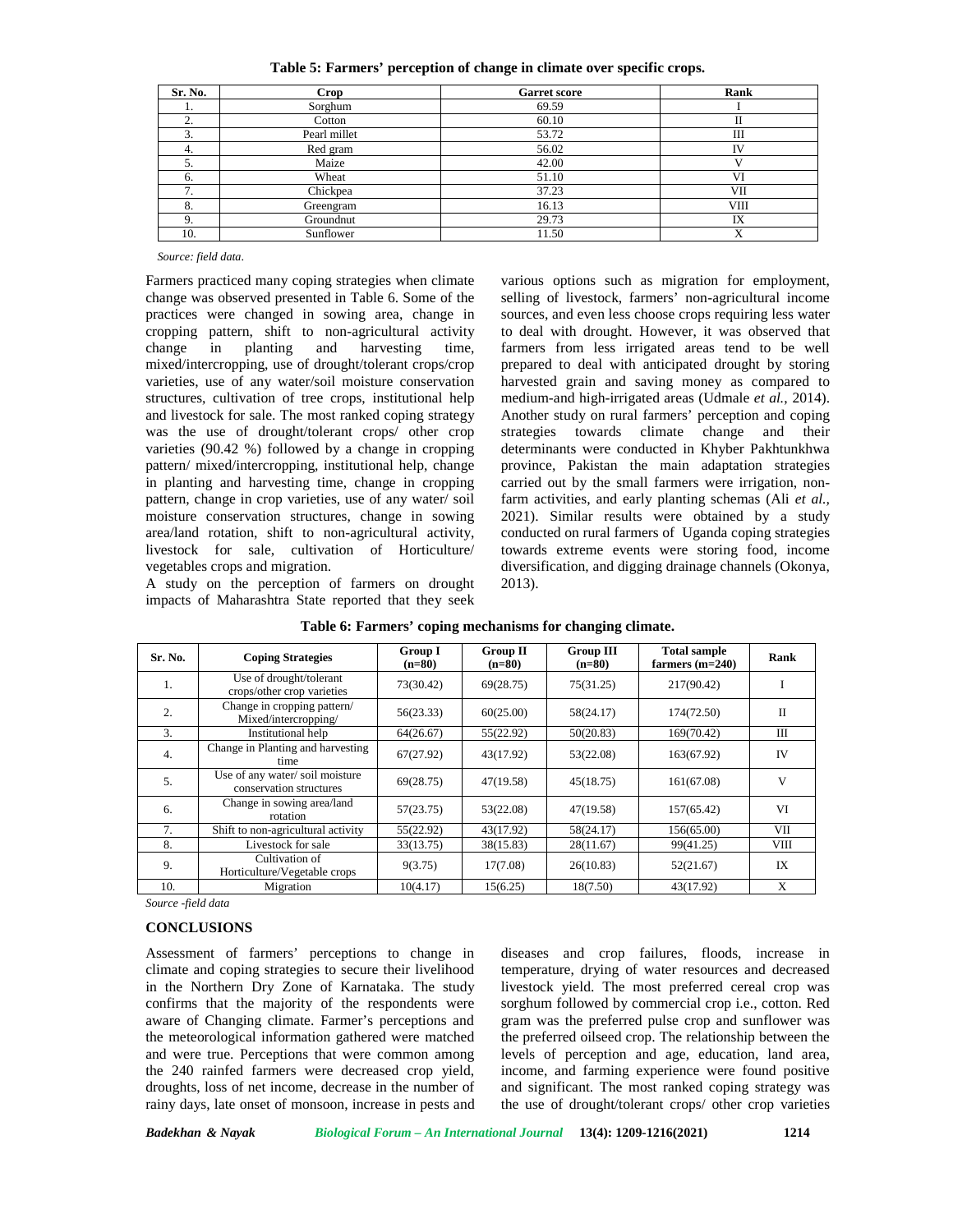followed by mixed/intercropping and institutional help. Farmers expressed the need for irrigation facilities when there was a decrease in crop yield due to rainfall. Despite the good perception of climate change the preferences given for coping up were traditional and not good enough. Climate-resilient practices and strategies, adoption of crop insurance, diversification of livelihood, etc may reduce farm vulnerability. The government provided measures, provided low satisfaction among farmers. It is expected that this study will help Indian policymakers to develop more appropriate policies to cope up with climate changes.

**Acknowledgement.** The authors are thankful to the farmers for sparing time to give interviews during the Pandemic situation. They are also thankful to the Department of Economics and University of Agricultural Sciences, Dharwad for providing the guidance and facilities to carry out this study. They also thank the anonymous referee for suggesting improvement in presentation of the paper.

#### **Conflict of Interest.** None.

### **REFERENCES**

- Aggarwal, P. K. (2009). Vulnerability of Indian Agriculture to Climate Change: Current State of Knowledge. Unpublished manuscript, Indian Agricultural Research Institute, New Delhi.
- Ali, S., Ying, L., Nazir, A., Abdullah, Ishaq, M., Shah, T., Ye, X., Ilyas, A. and Tariq, A. (2021) Rural farmers perception and coping strategies towards climate change and their determinants: Evidence from Khyber Pakhtunkhwa province, Pakistan. *Journal of Cleaner Production,* 291.
- Altea, L. (2020). Perceptions of Climate Change and its Impacts: a Comparison between Farmers and Institutions in the Amazonas Region of Peru. *Clim. Development, 12*(2), 134–146.
- Asfaw, S., McCarthy, N., Lipper, L., Arslan, A. and Cattaneo, A. (2016). What Determines Farmers' Adaptive Capacity? Empirical Evidence from Malawi. *Food Sec., 8*(3), 643–664.
- Asrat, P. and Simane, B. (2018). Farmers' perception of climate change and adaptation strategies in the Dabus watershed, North-West Ethiopia. Ecol Process, 7, 7.
- Calmon, M. and Barbieri, R. F. (2019). 4 Ways Farmers Can Adapt to Climate Change and Generate Income, WRI report https:/[/www.wri.org/insights/4-ways-farmers](www.wri.org/insights/4-ways-farmers-) can-adapt-climate-change-and-generate-income
- Carlos, D. M., Cunha, S. D., Pires, M. V. and Do Couto- Santos, F. R. (2020). Understanding farmers' perceptions and adaptation to climate change: the case of Rio das Contas basin, Brazil. *Geo Journal, 85*, 805– 821.
- Dhanya, P. and Ramachandran, A. (2016). Farmers' perceptions of climate change and the proposed agriculture adaptation strategies in a semi-arid region of south India. *Journal of Integrative Environmental Sciences*, *13*: 1, 1-18.
- Deressa, T. T., Hassan, R. M. and Ringler, C. (2011). Perception of and adaptation to climate change by farmers in the Nile basin of Ethiopia. *Journal of Agricultural Science, 149*, 23-31.
- Deressa, T. T., Hassan, R. M., Ringler, C., Alemu, T. and Yusuf, M. (2009). Determinants of farmers' choice of adaptation methods to climate change in the Nile Basin. *Global environmental change*, *19*(2): 248-25
- Goudappa, S. B., Reddy, B. S. and Chandrashekhar, S. M. (2012). Farmer's perception and awareness about crop

insurance in Karnataka. *Indian Res. J. Extension Educ.*, *2*: 218–222, Special Issue.

- Guntukula, R.(2020). Assessing the impact of climate change on Indian agriculture: evidence from major crop yields*. J. Publ. Aff.*, *20* (1), Article e2040
- IPCC. (2014). Climate change 2014: synthesis report. Contribution of Working Groups I." II and III to the fifth assessment report of the Intergovernmental Panel on Climate Change, 151
- Jha, C. K. and Gupta, V. (2021). Farmer's perception and factors determining the adaptation decisions to cope with climate change: An evidence from rural India. *Environmental and Sustainability Indicators, 10*.
- Kahsay, H. T., Guta, D. D., Birhanu, B. S. and Gidey, T. G. (2019). Farmers perceptions of climate change trends and Adaptation strategies in semi-arid Highlands of eastern Tigray, Northern Ethiopia. *Advances in Meteorology*. Special issue: 1-13.
- Kumar, S., Mishra, A. K., Pramanik, S., Mamidanna, S. and Whitbread, A. (2020). Climate Risk, Vulnerability and Resilience: Supporting Livelihood of Smallholders in Semiarid India. *Land Use Policy,* 97.
- Mardy, T., Uddin, M. N., Sarker, M. A., Roy, D. and Dunn, E S. (2018). Assessing Coping Strategies in Response to Drought: A Micro-Level Study in the North-West Region of Bangladesh. *Climate, 6*, 23.
- Meldrum, G., Mijatovi, D., Rojas, W., Flores, J., Pinto, M. and Mamani, G. (2018). Climate Change and Crop Diversity: Farmers' Perceptions and Adaptation on the Bolivian Altiplano. *Environ. Dev. Sustain, 20*: 703– 730.
- Mohanty, A. (2020). Preparing India for Extreme Climate Events: Mapping Hotspots and Response Mechanisms. New Delhi: Council on Energy, Environment, and Water., https://<www.ceew.in/sites/default/files/CEEW-> Preparing-India-for-extreme-climate events\_10Dec20.pdf
- Nhemachena, C. (2009). Agriculture and future climate dynamics in Africa: Impacts and adaptation options. Ph.D.Thesis. Department of Agricultural Economics, Extension, and Rural Development, University of Pretoria, South Africa.
- Nhemachena, C. and Hassan, R. (2007). Micro-Level Analysis of Farmers' Adaptation to Climate Change in Southern Africa. IFPRI Discussion Paper No. 00714. International Food Policy Research Institute.Washington DC, USA.
- Niles, M. T., and Mueller, N. D. (2016). Farmer perceptions of climate change: Associations with observed temperature and precipitation trends, irrigation, and climate beliefs. *Global Environmental Change*, *39*: 133-142.
- Okonya, J. S., Syndikus, K. and Kroschel J. (2013). Farmers' perception of and coping strategies to climate change: evidence from six agro-ecological zones of Uganda. *Journal of Agricultural Science, 5*(8).
- Praveen, B. and Sharma, P. (2020). Climate Change and its impacts on Indian agriculture: an Econometric analysis. *J. Publ. Aff*., *20* (1), Article e1972
- Samal, P. and Pandey, S. (2005). Climatic risks, rice production losses, and risk coping strategies: A case study of a rainfed village in Coastal Orissa. *Agricultural Economics Research Review*, *18*: 61-72.
- Srinivasa, Rao, Ch., Prasad, R. S. and Mohapatra, T. (2019). Climate Change and Indian Agriculture: Impacts, Coping Strategies, Programmes, and Policy. Technical Bulletin/Policy Document 2019. Indian Council of Agricultural Research, Ministry of Agriculture and Farmers' Welfare and Ministry of Environment,

*Badekhan & Nayak Biological Forum – An International Journal* **13(4): 1209-1216(2021) 1215**